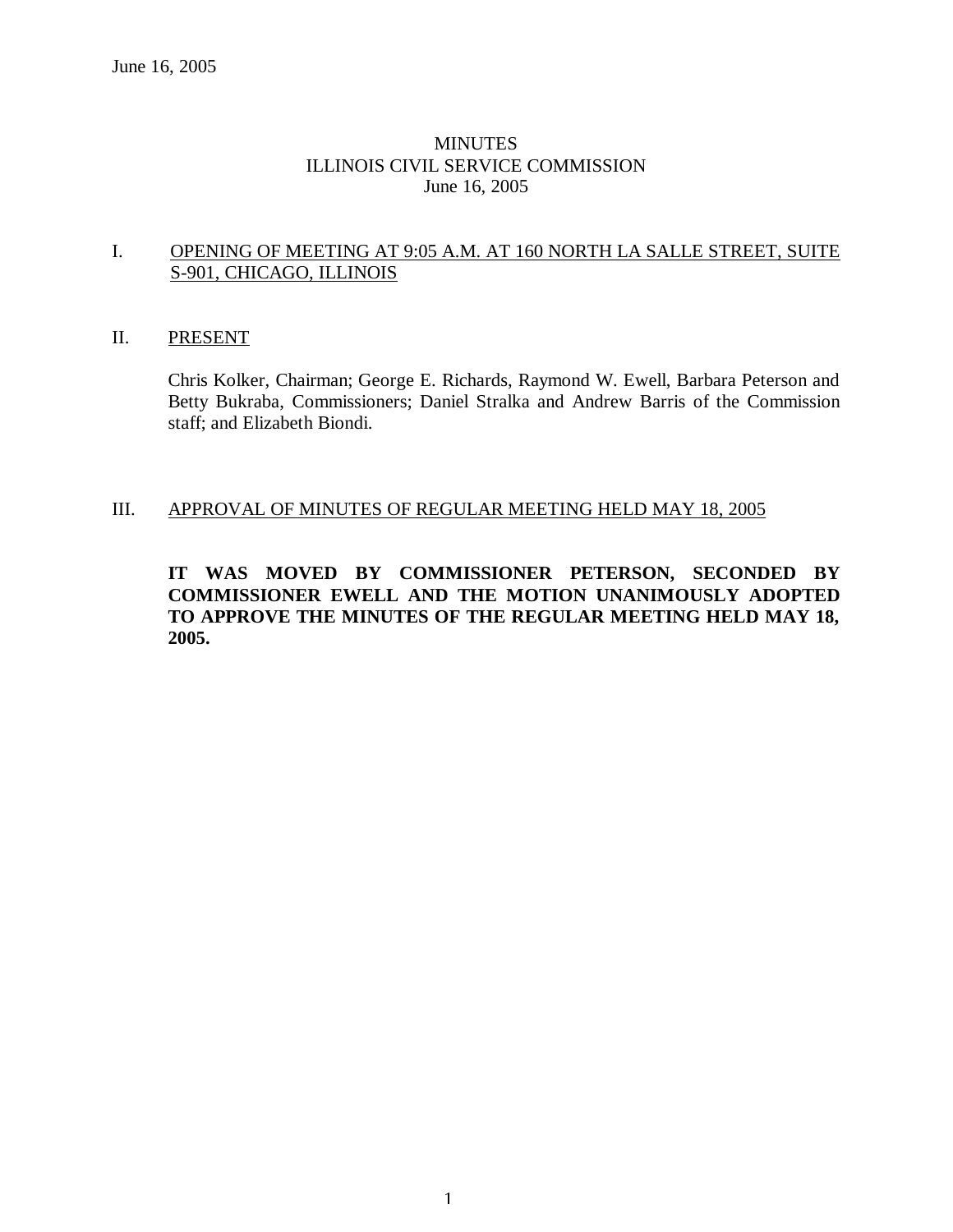# IV. EXEMPTIONS UNDER SECTION 4d(3) OF THE PERSONNEL CODE

# **A. Report on Exempt Positions**

|                                      | Total     | Number of Exempt |
|--------------------------------------|-----------|------------------|
| <u>Agency</u>                        | Employees | Positions        |
|                                      |           |                  |
|                                      |           |                  |
|                                      |           |                  |
|                                      |           |                  |
| Central Management Services  1675119 |           |                  |
|                                      |           |                  |
|                                      |           |                  |
|                                      |           |                  |
|                                      |           |                  |
|                                      |           |                  |
|                                      |           |                  |
|                                      |           |                  |
|                                      |           |                  |
|                                      |           |                  |
|                                      |           |                  |
|                                      |           |                  |
|                                      |           |                  |
|                                      |           |                  |
|                                      |           |                  |
|                                      |           |                  |
|                                      |           |                  |
|                                      |           |                  |
|                                      |           |                  |
|                                      |           |                  |
|                                      |           |                  |
|                                      |           |                  |
|                                      |           |                  |
|                                      |           |                  |
|                                      |           |                  |
|                                      |           |                  |
| Natural Resources  160227            |           |                  |
|                                      |           |                  |
|                                      |           |                  |
|                                      |           |                  |
|                                      |           |                  |
|                                      |           |                  |
|                                      |           |                  |
|                                      |           |                  |
|                                      |           |                  |
|                                      |           |                  |
|                                      |           |                  |
|                                      |           |                  |
|                                      |           |                  |
|                                      |           |                  |
|                                      |           |                  |
|                                      |           |                  |
|                                      |           |                  |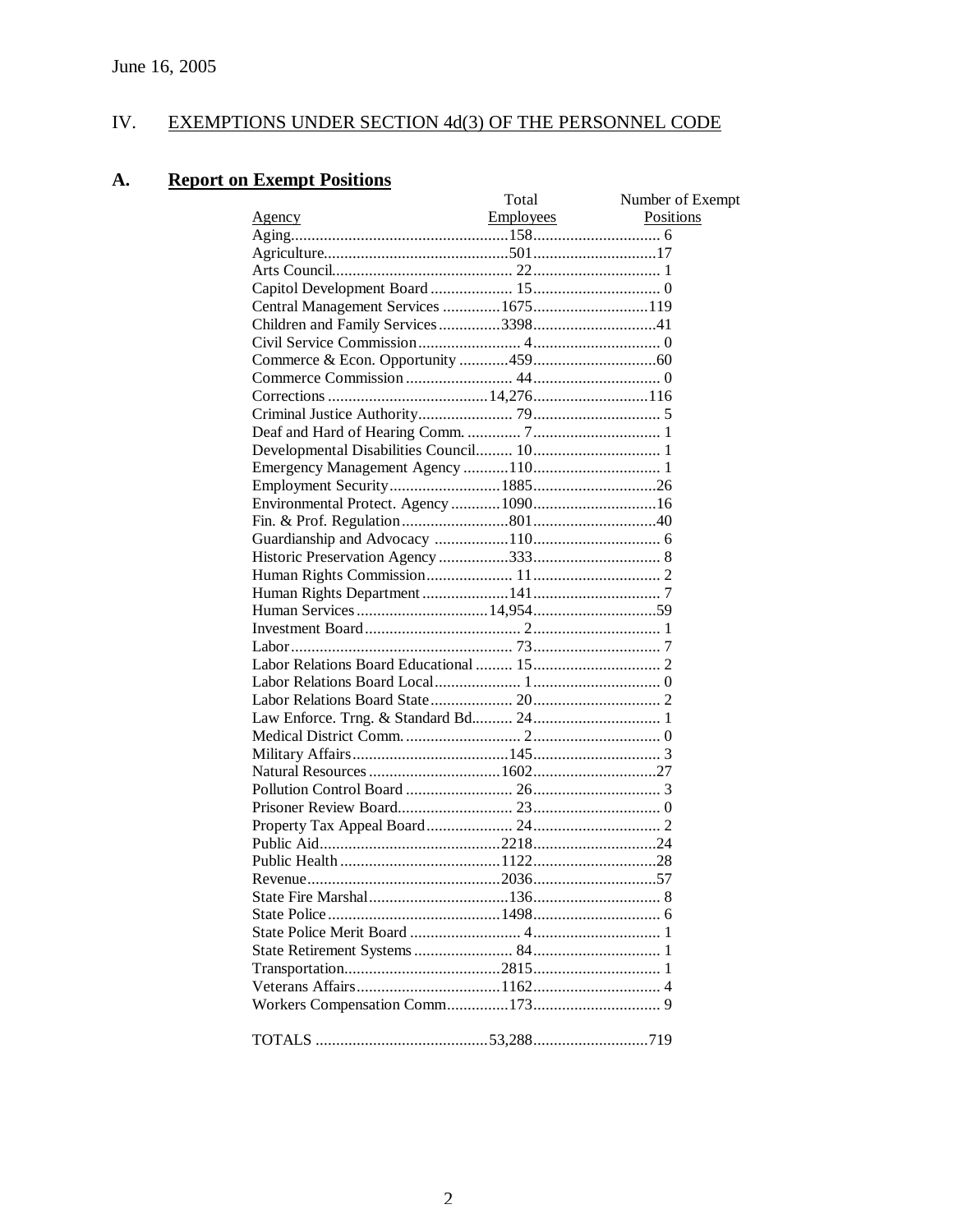#### IV. EXEMPTIONS UNDER SECTION 4d(3) OF THE PERSONNEL CODE (continued)

#### **B. Governing Rule - Jurisdiction B Exemptions**

- a) Before a position shall qualify for exemption from Jurisdiction B under Section 4d(3) of the Personnel Code, the position shall be directly responsible to:
	- 1. The Governor, or
	- 2. A departmental director or assistant director appointed by the Governor, or
	- 3. A board or commission appointed by the Governor, or
	- 4. The head of an agency created by Executive Order, or the director or assistant director of an agency carrying out statutory powers, whose offices are created by the Governor subject to legislative veto under Article V, Section 11, of the Constitution of 1970, which agency head, director, or assistant director may themselves be subject to exemption under Section 4d(3), or
	- 5. In an agency having a statutory assistant director, a deputy director exercising full line authority under the director for all operating entities of the agency, provided the statutory role of assistant director is vacant or is assigned clearly distinct and separate duties from the deputy director and as a colleague to him, or
	- 6. A line position organizationally located between the director and/or assistant director and a subordinate statutorily exempt position(s), provided the position proposed for exemption has line authority over the statutory exempt position(s), or
	- 7. The elected head of an independent agency in the executive, legislative, or judicial branch of government.
- b) If a position meets the above criterion, it must, in addition, be respo nsible for one or more of the following before it shall be approved as exempt:
	- 1. Directs programs defined by statute and/or departmental, board, or commission policy or possess significant authority when acting in the capacity of a director of programs to b ind the agency.
	- 2. Makes decisions in exercising principal responsibility for the determination or execution of policy which fix objectives or state the principles to control action toward operating objectives of one or more divisions, such decisions being s ubject to review or reversal only by the director, assistant director, board or commission.
	- 3. Participates in the planning and programming of departmental, board, or commission activities, integrating the plans and projections of related divisions, and the scheduling of projected work programs of those agencies.
	- 4. Makes decisions in exercising principal responsibility for the determination or execution of policy which fix objectives or state the principles to control action toward operating objectives of one or more divisions, such decisions being subject to review or reversal only by the director, assistant director, board or commission.
	- 5. Participates in the planning and programming of departmental, board, or commission activities, integrating the plans and p rojections of related divisions, and the scheduling of projected work programs of those agencies.

**\* \* \* \***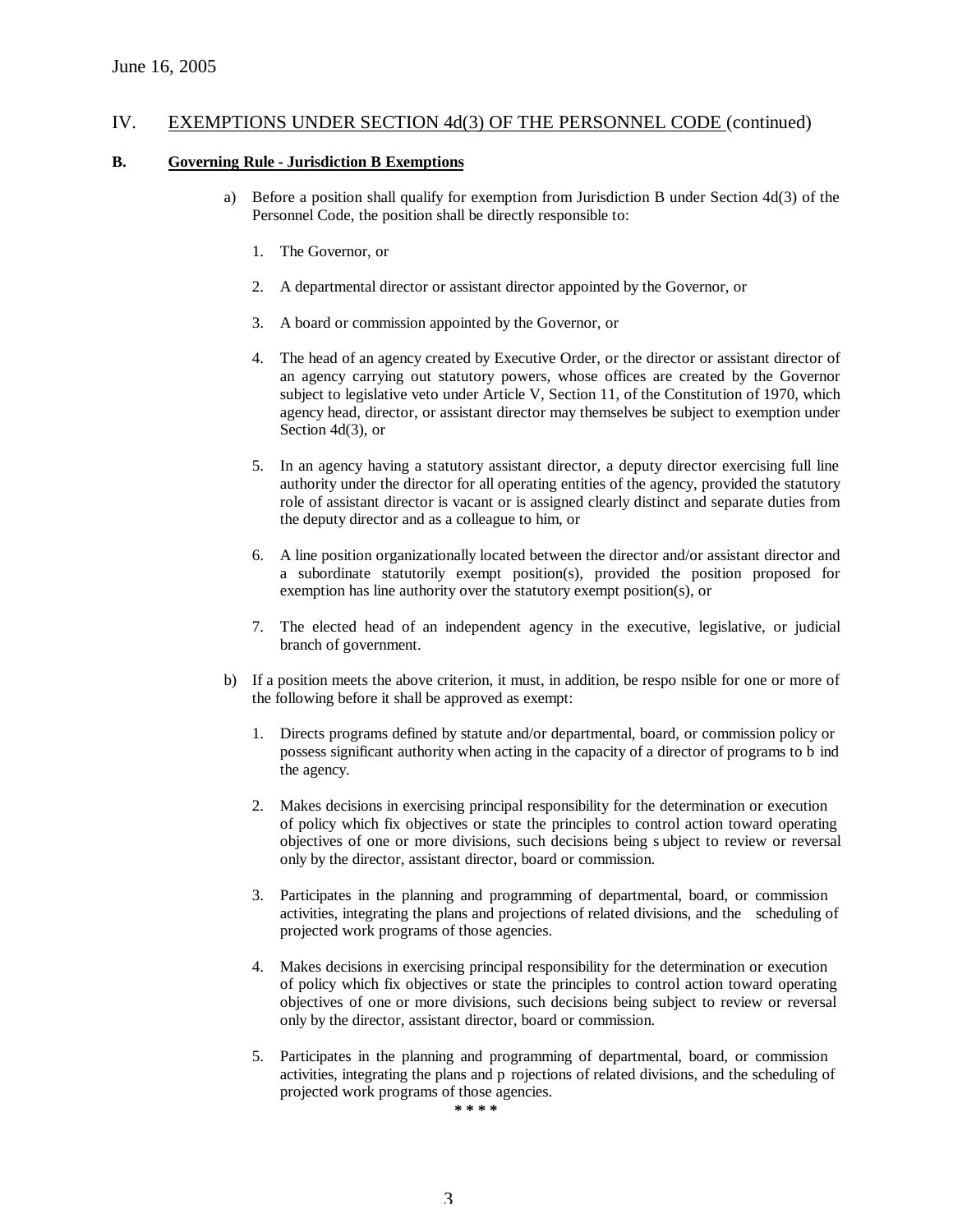### IV. EXEMPTIONS UNDER SECTION 4d(3) OF THE PERSONNEL CODE(continued)

- ?? Regarding Item C, the staff had questions about the policy -making responsibili ties of the position. The job is described as both the Equal Opportunity and Ethics Officer. The staff ultimately recommended exemption for the position. However, the recommendation is based upon the policy-making responsibilities of the position as the Equal Opportunity Officer, not the position's responsibilities as the Ethics Officer. Due to the size of Revenue, the consolidation of other agencies into Revenue and the EEO policy -making responsibilities described in the job descriptions regarding the investigation, compliance and enforcement of anti-discrimination policies within the department, the staff recommended exemption. In addition, this analysis applies only to the Equal Opportunity position at Revenue, it does not apply to all EEO positions at other agencies. Assistant Executive Director Barris stated that the Department was planning to remove the ethics officer duties from the position and would submit the position for clarification. For these reasons, the staff recommended exemption.
- ?? Regarding Item D and E, the staff recommended a continuance until the next meeting, it having appeared that the organizational chart did not accurately reflect the composition of the BCCS at CMS. Executive Director Stralka stated that the positions that were previously made exempt were not reflected on the organizational chart. Assistant Executive Director Barris stated that there appeared to be the potential for overlap between the proposed positions' policy-making responsibilities and pre -existing 4d(3) exempt positions within BCCS.
- ?? Regarding Item F1-F7, the staff contacted the Department of Public Aid and was informed that the positions report to a statutorily appointed Assistant Director. Assistant Executive Director Barris stated that the action list designated each position by county but that the Department's request designated the city where each regional office was located. Chairmen Kolker inquired about the duties of the regional managers. Assistant Executive Director Barris stated that the positions independently make and implement policy for each position's respective region. For these reasons, the staff recommended exemption.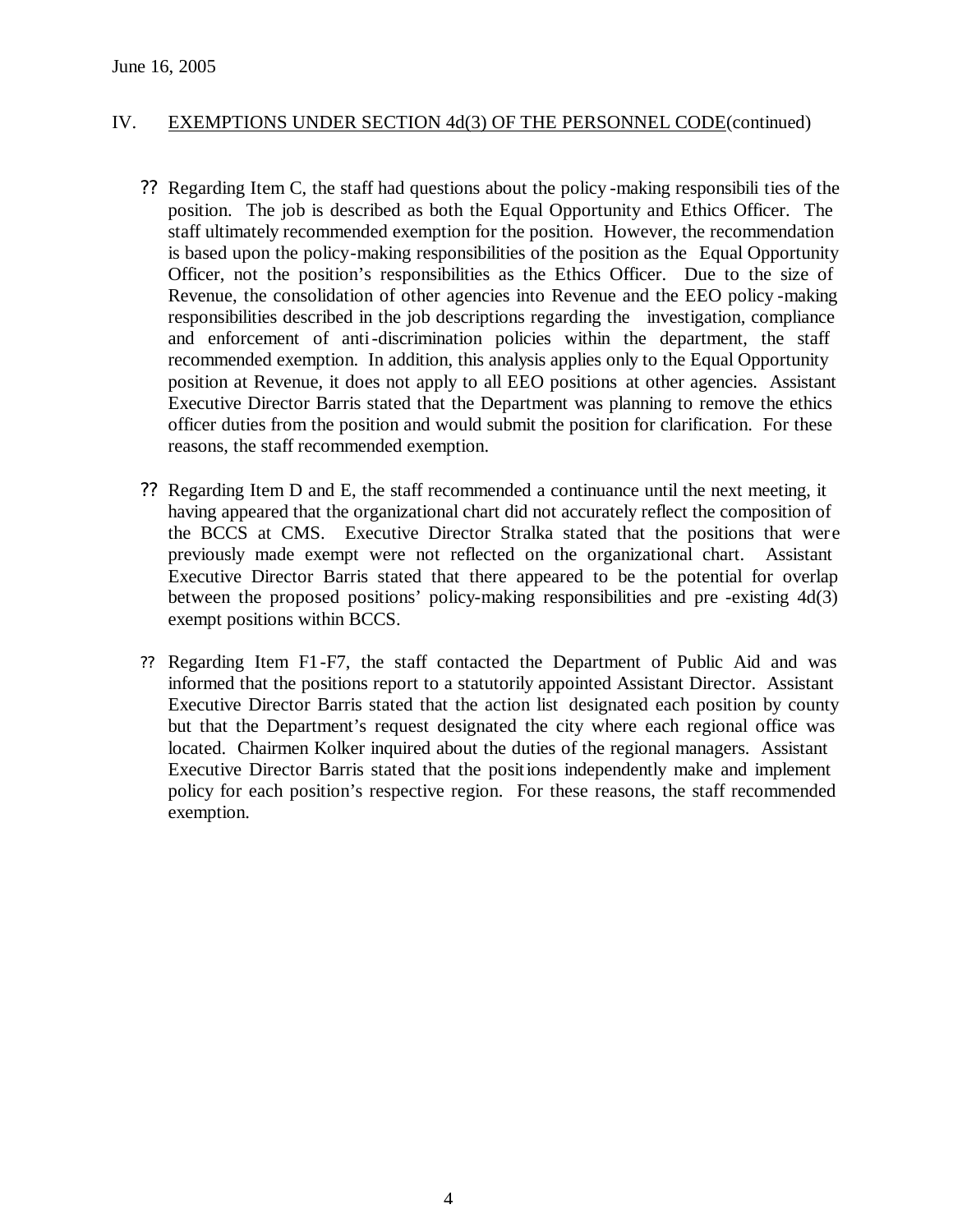## IV. EXEMPTIONS UNDER SECTION 4d(3) OF THE PERSONNEL CODE(continued)

**IT WAS MOVED BY COMMISSIONER RICHARDS, SECONDED BY CHAIRMAN KOLKER AND THE MOTION UNANIMOUSLY ADOPTED TO CONTINUE OR GRANT THE REQUESTS FOR 4D(3) EXEMPTION FOR THE FOLLOWING POSITIONS.**

#### **C. Requests for 4d(3) Exemption Continued by the Commission**

**The following 4d(3) requests for exemption were continued at the June 16, 2005 meeting until the July 21, 2005 meeting:**

| <b>Central Management Services</b>             |
|------------------------------------------------|
| Senior Public Service Administrator - Option 3 |
| 40070-37-10-100-00-01                          |
| Bureau of Communication and Computer Services  |
| <b>Agency Relations Program</b>                |
| Vacant                                         |
| Deputy Director Bureau of Communication and    |
| <b>Computer Services</b>                       |
| <b>Cook County</b>                             |
|                                                |
|                                                |
| <b>Central Management Services</b>             |
| Senior Public Service Administrator - Option 3 |
| 40070-37-10-200-00-01                          |
| Bureau of Communication and Computer Services  |
| <b>Information Technology Division</b>         |
| Vacant                                         |
| Deputy Director Bureau of Communication and    |
| <b>Computer Services</b>                       |
| <b>Cook County</b>                             |
|                                                |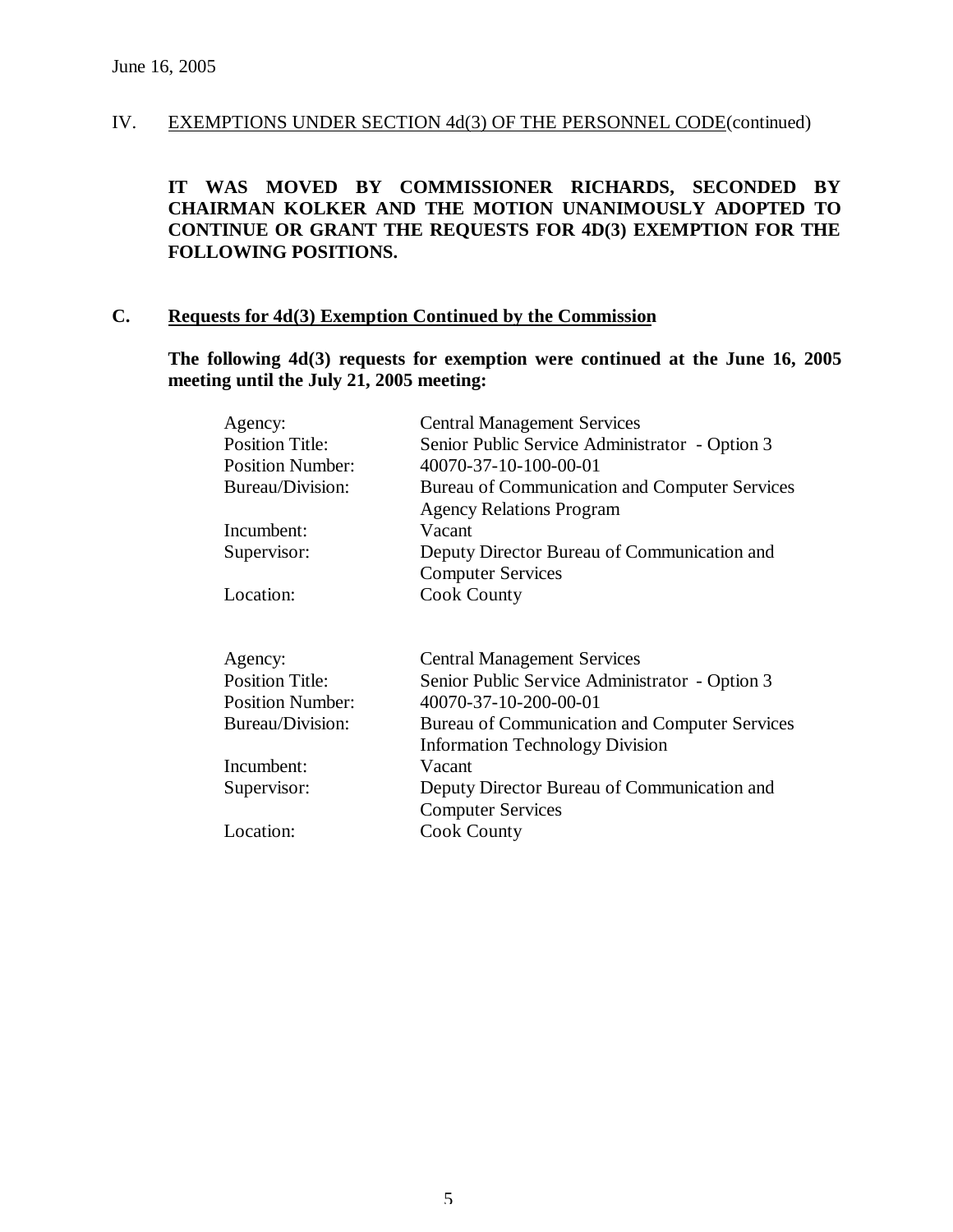# IV. EXEMPTIONS UNDER SECTION 4d(3) OF THE PERSONNEL CODE (continued)

# **D. Requests for 4d(3) Exemption Approved by the Commission**

# **The following 4d(3) requests for exemption were approved at the June 16, 2005 meeting:**

| Agency:                 | Department of Revenue                                            |
|-------------------------|------------------------------------------------------------------|
| <b>Position Title:</b>  | Senior Public Service Administrator                              |
| <b>Position Number:</b> | 40070-25-00-100-50-01                                            |
| Division:               | <b>Equal Opportunity/Ethics Officer</b>                          |
| Incumbent:              | Vacant                                                           |
| Supervisor:             | Director                                                         |
| Location:               | Sangamon County                                                  |
| Agency:                 | Department of Public Health                                      |
| <b>Position Title:</b>  | Senior Public Service Administrator                              |
| <b>Position Number:</b> | 40070-20-06-201-00-11                                            |
| Division:<br>Incumbent: | Office of the Director – Regional Health Services Mgr.<br>Vacant |
| Supervisor:             | Assistant Director of the Department of Public Health            |
| Location:               | Rockford                                                         |
| Agency:                 | Department of Public Health                                      |
| <b>Position Title:</b>  | Senior Public Service Administrator                              |
| <b>Position Number:</b> | 40070-20-06-202-00-21                                            |
| Division:               | Office of the Director – Regional Health Services Mgr.           |
| Incumbent:              | Frederick L. Uhliz                                               |
| Supervisor:             | Assistant Director of the Department of Public Health            |
| Location:               | Peoria                                                           |
| Agency:                 | Department of Public Health                                      |
| <b>Position Title:</b>  | Senior Public Service Administrator                              |
| <b>Position Number:</b> | 40070-20-06-204-00-41                                            |
| Division:               | Office of the Director – Regional Health Services Mgr.           |
| Incumbent:              | John G. Pitzer                                                   |
| Supervisor:             | Assistant Director of the Department of Public Health            |
| Location:               | Edwardsville                                                     |
| Agency:                 | Department of Public Health                                      |
| <b>Position Title:</b>  | Senior Public Service Administrator                              |
| <b>Position Number:</b> | 40070-20-06-205-00-51                                            |
| Division:               | Office of the Director – Regional Health Services Mgr.           |
| Incumbent:              | Vacant                                                           |
| Supervisor:             | Assistant Director of the Department of Public Health            |
| Location:               | Marion                                                           |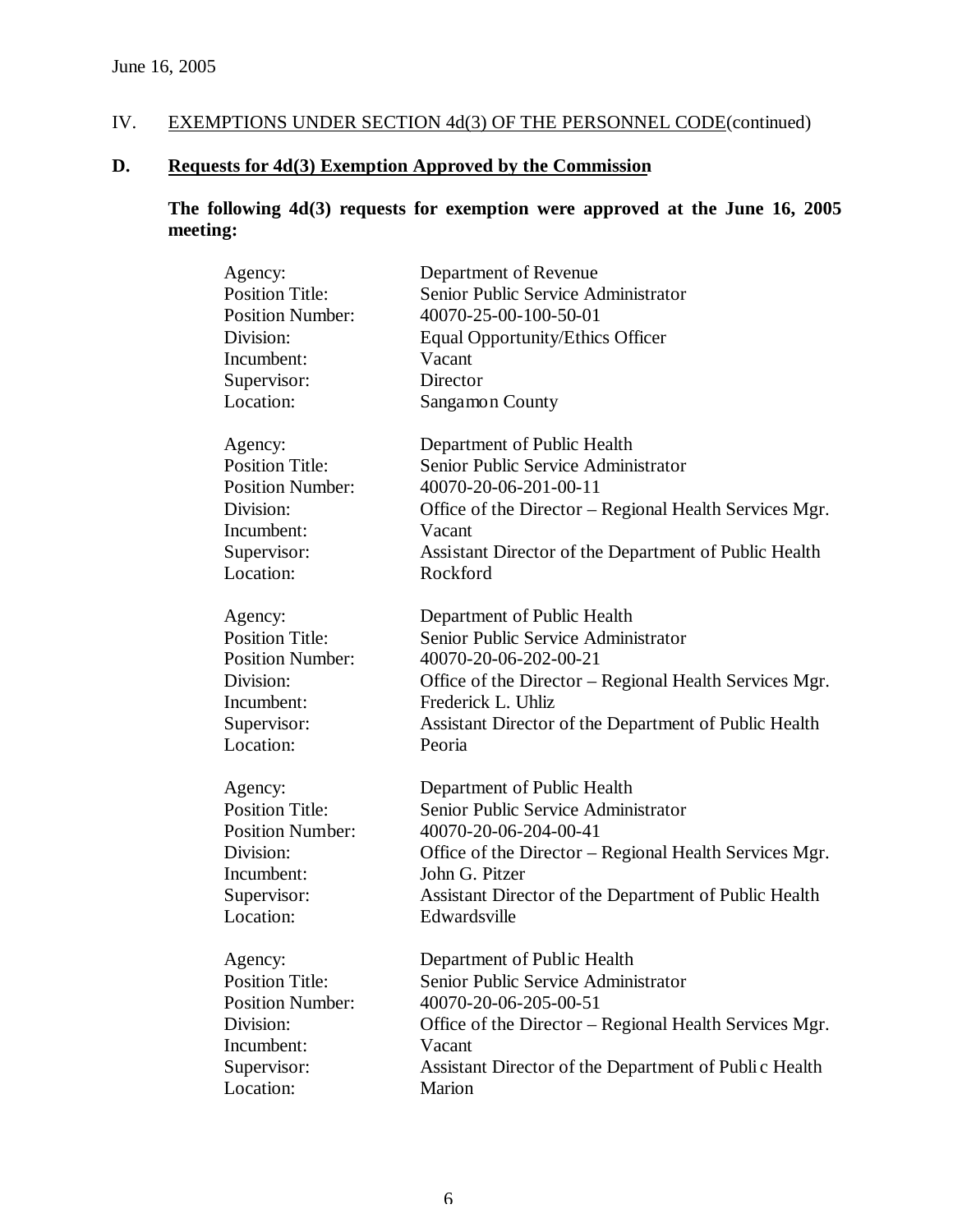## IV. EXEMPTIONS UNDER SECTION 4d(3) OF THE PERSONNEL CODE(continued)

| Agency:                 | Department of Public Health                            |
|-------------------------|--------------------------------------------------------|
| <b>Position Title:</b>  | Senior Public Service Administrator                    |
| <b>Position Number:</b> | 40070-20-06-206-00-61                                  |
| Division:               | Office of the Director – Regional Health Services Mgr. |
| Incumbent:              | Vacant                                                 |
| Supervisor:             | Assistant Director of the Department of Public Health  |
| Location:               | Champaign                                              |
| Agency:                 | Department of Public Health                            |
| <b>Position Title:</b>  | Senior Public Service Administr ator                   |
| <b>Position Number:</b> | 40070-20-06-207-00-71                                  |
| Division:               | Office of the Director – Regional Health Services Mgr. |
| Incumbent:              | Vacant                                                 |
| Supervisor:             | Assistant Director of the Department of Public Health  |
| Location:               | Cook                                                   |
| Agency:                 | Department of Public Health                            |
| <b>Position Title:</b>  | Senior Public Service Administrator                    |
| <b>Position Number:</b> | 40070-20-06-208-00-81                                  |
| Division:               | Office of the Director – Regional Health Services Mgr. |
| Incumbent:              | Vacant                                                 |
| Supervisor:             | Assistant Director of the Department of Public Health  |
| Location:               | Cook                                                   |

### V. MOTION TO GO INTO EXECUTIVE SESSION

**IT WAS MOVED BY COMMISSIONER PETERSON, SECONDED BY COMMISSIONER RICHARDS AND THE MOTION UNANIMOUSLY ADOPTED TO HOLD AN EXECUTIVE SESSION TO CONSIDER APPEALS OF DISMISSAL FILED WITH THE COMMISSION PURSUANT TO SUBSECTIONS 2(c)(1), 2(c)(4) AND 2(c)(11) OF THE OPEN MEETINGS ACT.**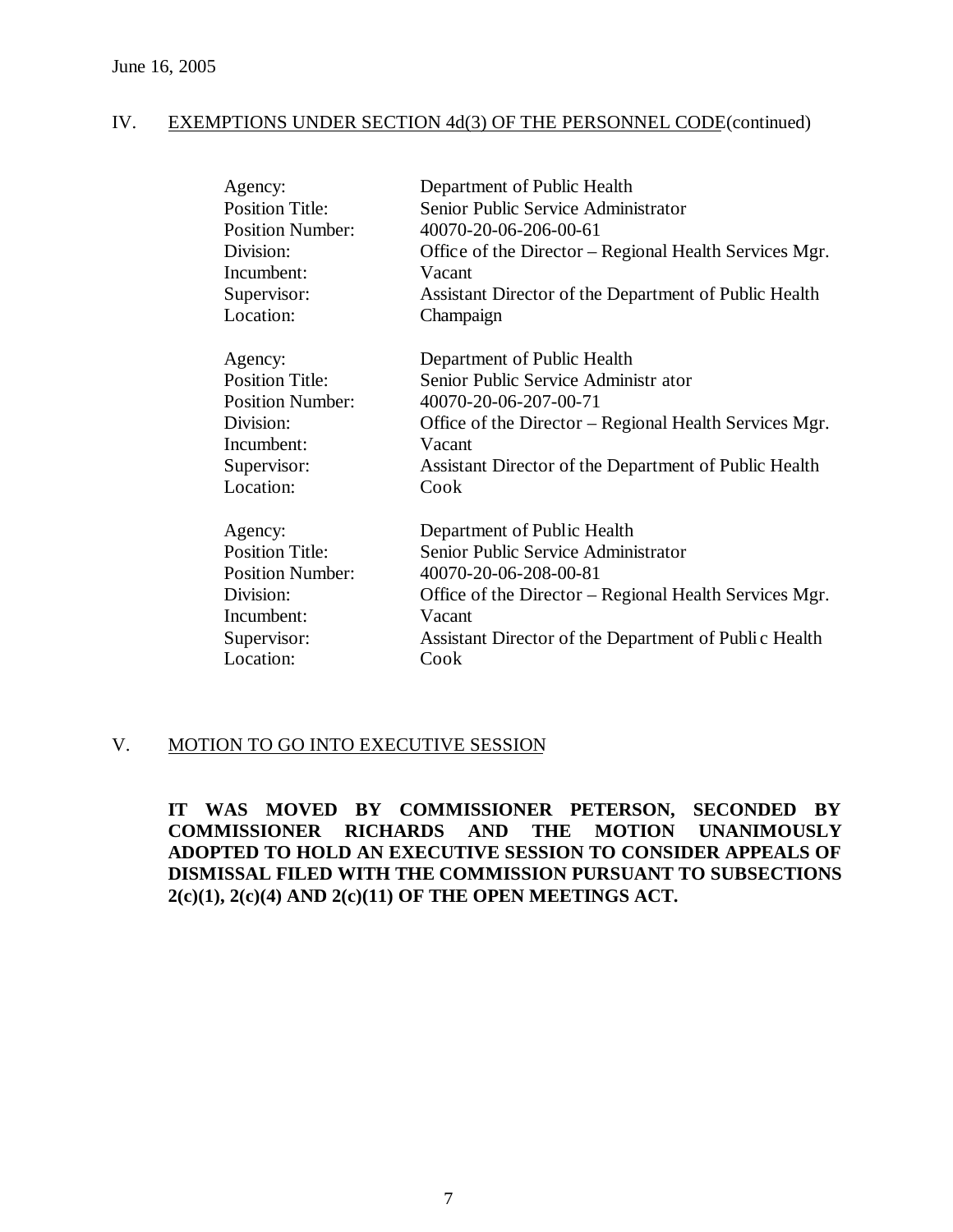# VI. RECONVENE MEETING

Upon due and proper notice the regular meeting of the Illinois Civil Service Commission was reconvened at 160 North LaSalle, Suite S-902, Chicago, Illinois.

### **PRESENT**

Chris Kolker, Chairman, George E. Richards, Raymond W. Ewell, Barbara J. Peterson and Betty Bukraba, Commissioners; Daniel Stralka and Andrew Barris of the Commission staff; and Elizabeth Biondi.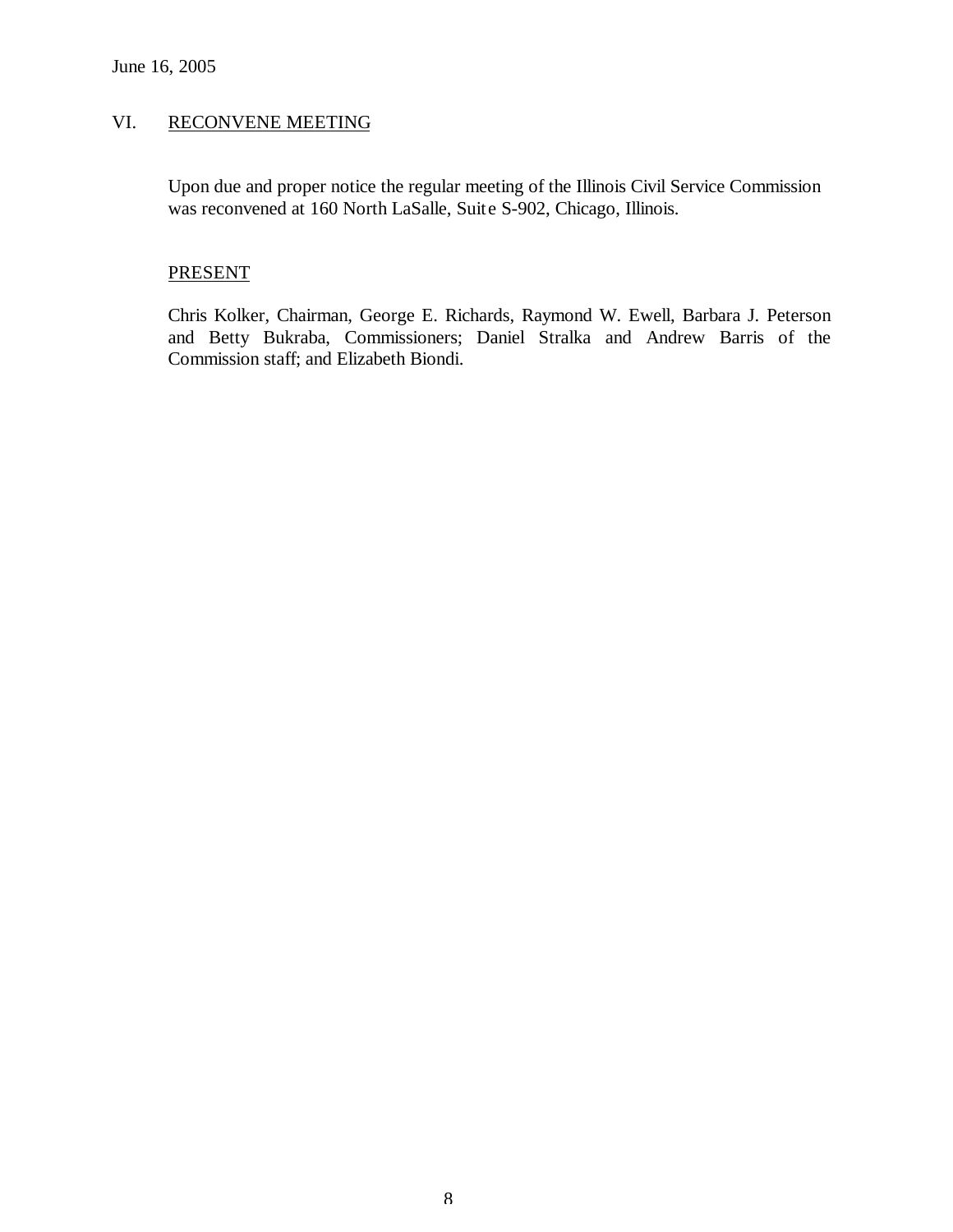### VII. NON-MERIT APPOINTMENT REPORT

The Personnel Code permits non -merit appointments for a limited period of time, i.e., emergency appointments shall not exceed 60 days and shall not be renewed, and positions shall not be filled on a tempora ry or provisional basis for more than six months out of any twelve-month period. Consecutive non-merit appointments are not violative of the Code, however, they do present a possible evasion of merit principles and should be monitored. Set forth below is the number of consecutive non-merit appointments made by each department. These statistics are from the Department of Central Management Services consecutive non -merit report as of May 31, 2005.

|                                    | 4/30/05 | 5/31/05        |
|------------------------------------|---------|----------------|
| Agriculture                        |         |                |
| <b>Central Management Services</b> | 5       | 6              |
| Children & Family Services         | 10      | 10             |
| Comm. & Econ. Opportunity          | 3       | 3              |
| <b>Employment Security</b>         |         | 0              |
| <b>Historic Preservation</b>       | 6       | 26             |
| <b>Human Services</b>              |         |                |
| <b>Natural Resources</b>           | 21      | 25             |
| Property Tax Appeal Board          |         |                |
| Public Aid                         | 10      | 11             |
| Public Health                      | 2       | 2              |
| Revenue                            |         |                |
| <b>State Fire Marshal</b>          | 2       | 3              |
| <b>State Retirement Systems</b>    | 2       | $\overline{2}$ |
| Transportation                     |         | 12             |
| Totals                             | 75      | 104            |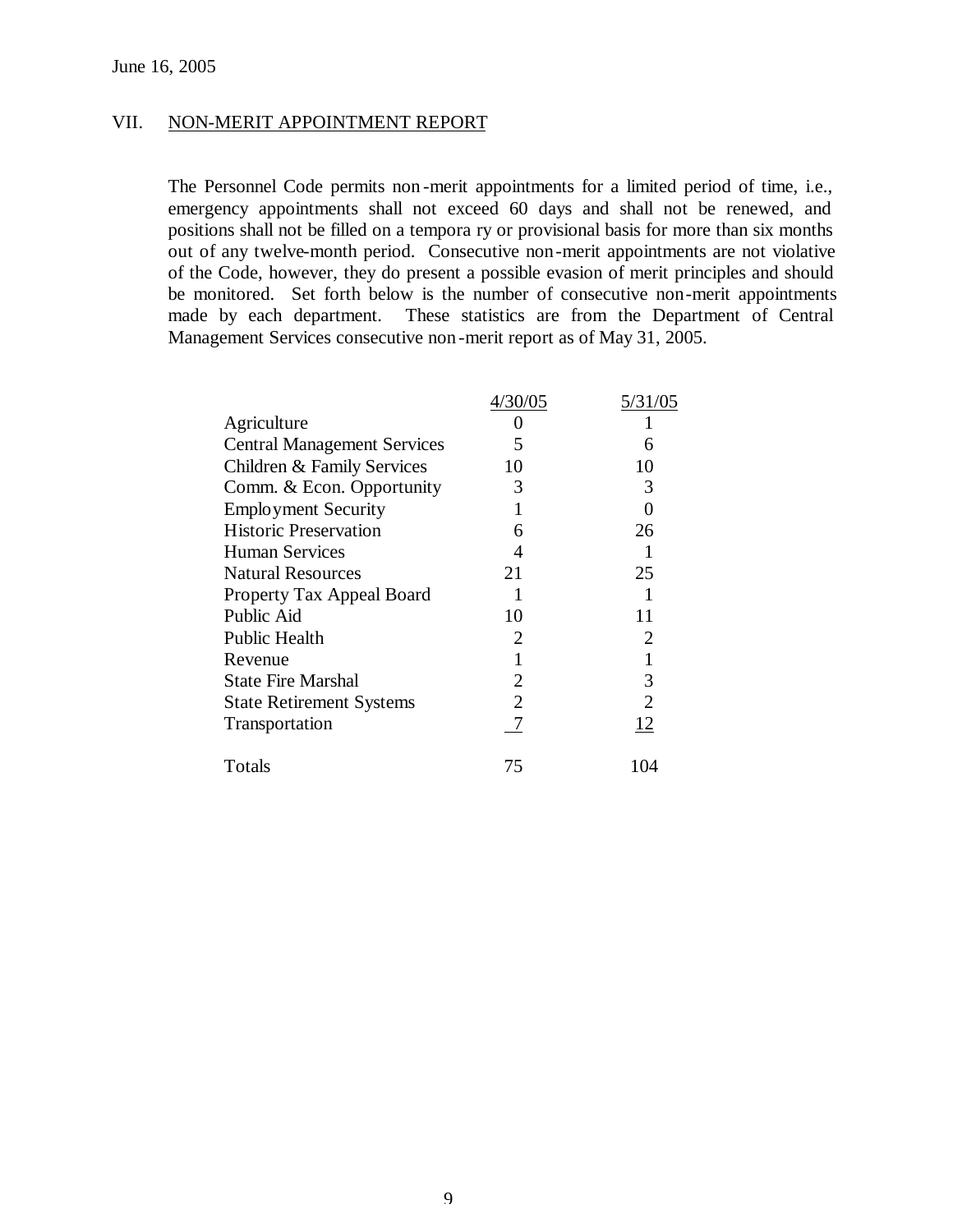### VIII. PUBLICLY ANNOUNCED DECISIONS RESULTING FROM APPEAL

### ?? **DISCHARGE**

#### **DA-12-02**

| Respondent | Elizabeth Biondi    | <b>Appeal Date</b>   | 9/24/01                  |
|------------|---------------------|----------------------|--------------------------|
| Agency     | <b>DOR</b>          | <b>Decision Date</b> | 6/3/05                   |
| Type of    | Discharge           | <b>ALJ</b>           | Daniel Stralka           |
| Appeal     |                     |                      |                          |
| Change(s)  | Violations of DOR   | Recommended          | <b>Charges Partially</b> |
|            | Employee Handbook;  | Decision             | Proven; ALJ              |
|            | Conduct Unbecoming. |                      | Recommends               |
|            |                     |                      | Discharge.               |

**IT WAS MOVED BY COMMISSIONER PETERSON, SECONDED BY COMMISSIONER EWELL AND BY ROLL CALL VOTE 3-2 THE MOTION ADOPTED TO AFFIRM THE ADMINISTRATIVE LAW JUDGE'S RECOMMENDED DECISION THAT THE RESPONDENT, ELIZABETH BIONDI, BE DISCHARGED FROM HER POSITION OF REVENUE TAX SPECIALIST II WITH THE DEPARTMENT OF REVENUE, STATE OF ILLINOIS.** 

| <b>PETERSON</b>       | YES.       | KOLKER NO         |  |
|-----------------------|------------|-------------------|--|
| EWELL                 | <b>YES</b> | <b>BUKRABA NO</b> |  |
| <b>RICHARDSON YES</b> |            |                   |  |

### ?? **DISCHARGE**

#### **DA-31-05**

| Respondent | Chad I. Lavin           | <b>Appeal Date</b>   | 12/6/04                  |
|------------|-------------------------|----------------------|--------------------------|
| Agency     | DOC                     | <b>Decision Date</b> | 6/6/05                   |
| Type of    | Discharge               | <b>ALJ</b>           | <b>Andrew Barris</b>     |
| Appeal     |                         |                      |                          |
| Change(s)  | Sexual Discrimination;  | Recommended          | <b>Charges Partially</b> |
|            | Harassment;             | Decision             | Proven; ALJ              |
|            | <b>Submitting False</b> |                      | Recommends Discharge.    |
|            | Incident Report.        |                      |                          |

**IT WAS MOVED BY COMMISSIONER RICHARDS, SECONDED BY COMMISSIONER EWELL AND BY ROLL CALL VOTE THE MOTION UNANIMOUSLY ADOPTED TO AFFIRM THE ADMINISTRATIVE LAW JUDGE'S RECOMMENDED DECISION THAT THE RESPONDENT, CHAD LAVIN, BE DISCHARGED FROM HIS POSITION OF CORRECTIONAL OFFICER WITH THE DEPARTMENT OF CORRECTIONS, STATE OF ILLINOIS.**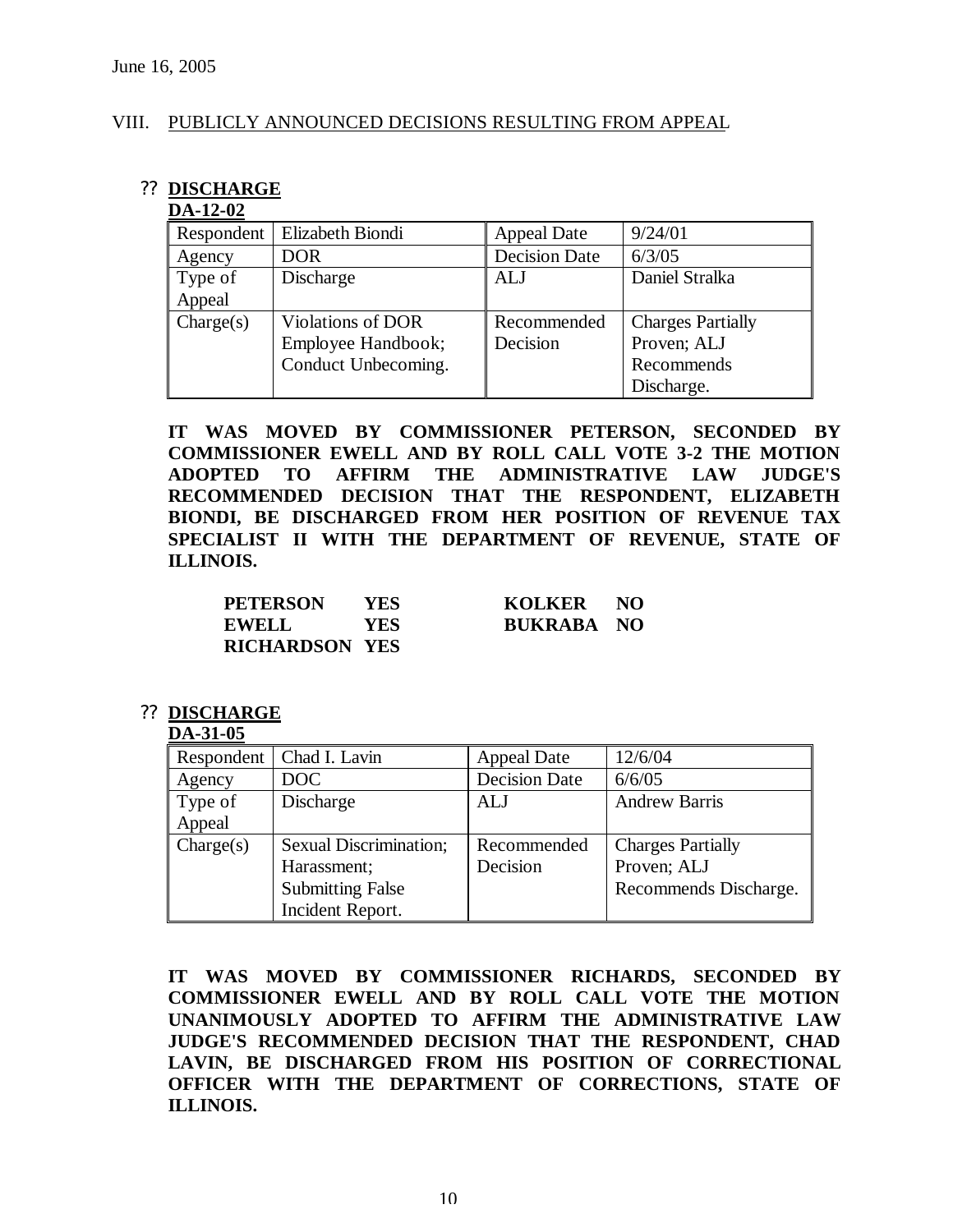### VIII. PUBLICLY ANNOUNCED DECISIONS RESULTING FROM APPEAL (continued)

| <b>PETERSON</b>       | <b>YES</b> | KOLKER YES         |  |
|-----------------------|------------|--------------------|--|
| <b>EWELL</b>          | YES.       | <b>BUKRABA YES</b> |  |
| <b>RICHARDSON YES</b> |            |                    |  |

#### ?? **SUSPENSION**

#### **S-100-04**

| Respondent | Janine M. Toman         | <b>Appeal Date</b>   | 6/16/04                  |
|------------|-------------------------|----------------------|--------------------------|
| Agency     | CMS                     | <b>Decision Date</b> | 6/6/05                   |
| Type of    | Suspension              | ALJ                  | <b>Andrew Barris</b>     |
| Appeal     |                         |                      |                          |
| Change(s)  | Conduct Unbecoming;     | Recommended          | <b>Charges Partially</b> |
|            | Incompetent/Inefficient | Decision             | Proven; ALJ              |
|            | Performance of Duty;    |                      | Recommends 21 Day        |
|            | Insubordination.        |                      | Suspension.              |

**IT WAS MOVED BY CHAIRMAN KOLKER, SECONDED BY COMMISSIONER BUKRABA AND BY ROLL CALL VOTE THE MOTION UNANIMOUSLY ADOPTED TO AFFIRM THE RECOMMENDED DECISION OF THE ADMINISTRATIVE LAW JUDGE TO REDUCE THE 30 DAY SUSPENSION TO A 21 DAY SUSPENSION OF THE RESPONDENT, JANINE M. TOMAN.**

| <b>PETERSON</b>       | YES. | KOLKER YES         |  |
|-----------------------|------|--------------------|--|
| <b>EWELL</b>          | YES  | <b>BUKRABA YES</b> |  |
| <b>RICHARDSON YES</b> |      |                    |  |

### ?? **LAYOFF**

### **LA-54-05**

| Petitioner | <b>Charlene Powers</b> | <b>Appeal Date</b>   | 1/20/05                |
|------------|------------------------|----------------------|------------------------|
| Agency     | Agriculture            | <b>Decision Date</b> | 5/23/05                |
| Type of    | Layoff                 | ALJ                  | <b>Andrew Barris</b>   |
| Appeal     |                        |                      |                        |
| Change(s)  | Violation of Personnel | Proposed             | ALJ Finds Violation of |
|            | Rules.                 | Finding              | Sec. $302.520(b)(1)$ & |
|            |                        |                      | $(b)(3)$ .             |

**IT WAS MOVED BY COMMISSIONER EWELL, SECONDED BY COMMISSIONER PETERSON AND BY ROLL CALL VOTE THE MOTION UNANIMOUSLY ADOPTED TO REJECT THE PROPOSED FINDING AND REMAND THIS MATTER TO THE ADMINISTRATIVE LAW JUDGE FOR THE PURPOSE OF FURTHER PROCEEDINGS.**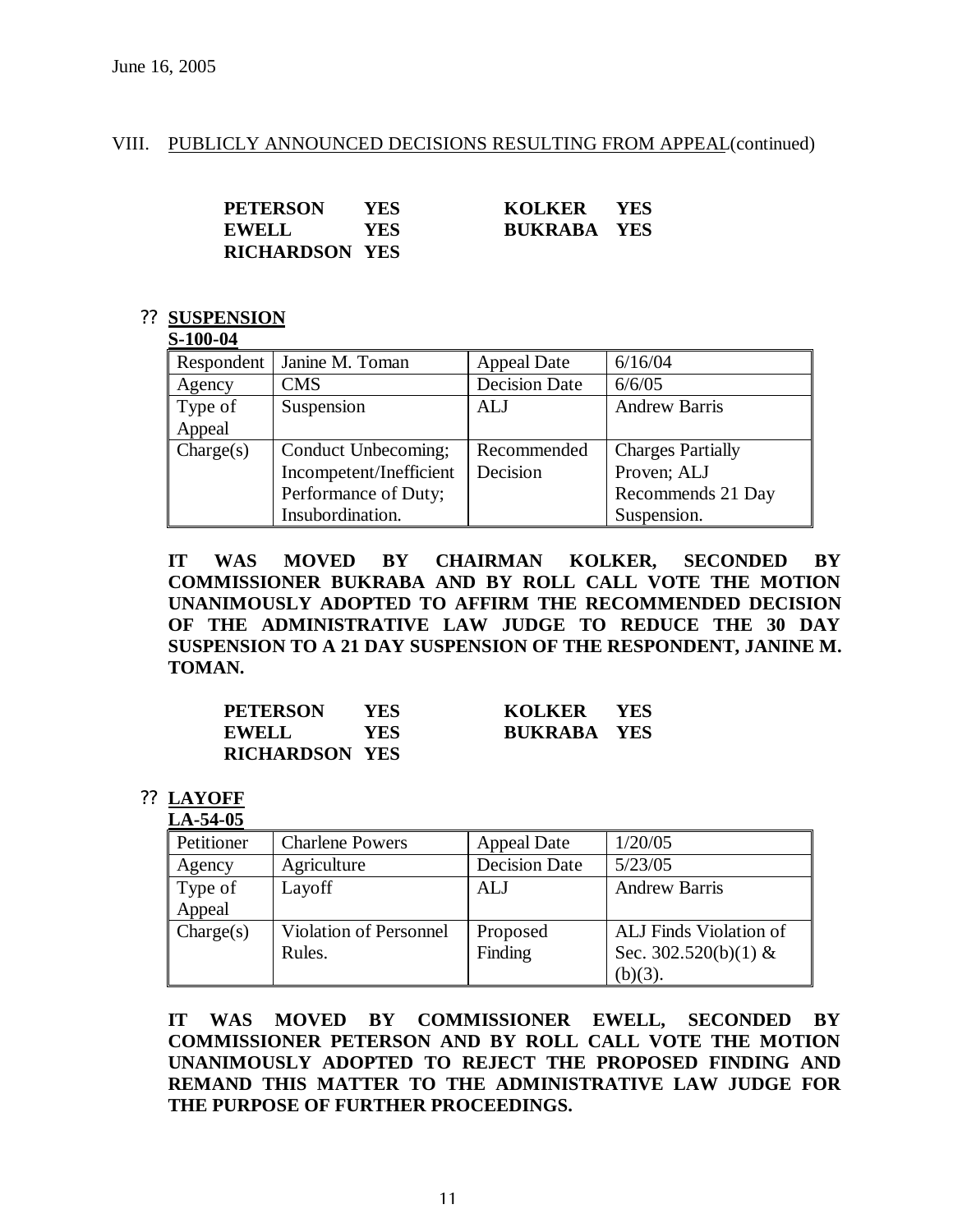#### VIII. PUBLICLY ANNOUNCED DECISIONS RESULTING FROM APPEAL(continued)

| <b>PETERSON</b>       | YES. | KOLKER YES         |  |
|-----------------------|------|--------------------|--|
| <b>EWELL</b>          | YES. | <b>BUKRABA YES</b> |  |
| <b>RICHARDSON YES</b> |      |                    |  |

#### ?? **DISCHARGE**

#### **DA-30-05**

| Respondent | Curtis W. Gathing                    | <b>Appeal Date</b>   | 12/3/04               |
|------------|--------------------------------------|----------------------|-----------------------|
| Agency     | <b>DNR</b>                           | <b>Decision Date</b> | 6/7/05                |
| Type of    | Discharge                            | ALJ                  | <b>Andrew Barris</b>  |
| Appeal     |                                      |                      |                       |
| Change(s)  | Theft of State Property. Recommended |                      | Joint Stipulation to  |
|            |                                      | Decision             | Dismiss; ALJ          |
|            |                                      |                      | Recommends Dismissal. |

**IT WAS MOVED BY COMMISSIONER EWELL, SECONDED BY COMMISSIONER BUKRABA AND BY ROLL CALL VOTE THE MOTION UNANIMOUSLY ADOPTED TO APPROVE THE RECOMMENDED DECISION DISMISSING THE APPEAL OF THE RESPONDENT, CURTIS W. GATHING.**

| <b>PETERSON</b>       | YES. | KOLKER YES         |  |
|-----------------------|------|--------------------|--|
| <b>EWELL</b>          | YES. | <b>BUKRABA YES</b> |  |
| <b>RICHARDSON YES</b> |      |                    |  |

#### ?? **DISMISSAL**

#### **DA-75-05**

|           | Respondent   Kenneth Hamlin | <b>Appeal Date</b>   | 5/6/05                      |
|-----------|-----------------------------|----------------------|-----------------------------|
| Agency    | <b>DHS</b>                  | <b>Decision Date</b> | 6/7/05                      |
| Type of   | Discharge                   | ALJ                  | <b>Andrew Barris</b>        |
| Appeal    |                             |                      |                             |
| Change(s) | Sleeping on Duty;           | Recommended          | Appeal Withdrawn;           |
|           | <b>Failure to Provide</b>   | Decision             | Dismissed Subject to        |
|           | Supervision.                |                      | <b>Commission Approval.</b> |

**IT WAS MOVED BY COMMISSIONER RICHARDS, SECONDED BY COMMISSIONER PETERSON AND BY ROLL CALL VOTE THE MOTION UNANIMOUSLY ADOPTED TO APPROVE THE DISMISSAL OF THE APPEAL OF THE RESPONDENT, KENNETH HAMLIN.**

| <b>PETERSON</b>       | <b>YES</b> | KOLKER YES         |  |
|-----------------------|------------|--------------------|--|
| <b>EWELL</b>          | <b>YES</b> | <b>BUKRABA YES</b> |  |
| <b>RICHARDSON YES</b> |            |                    |  |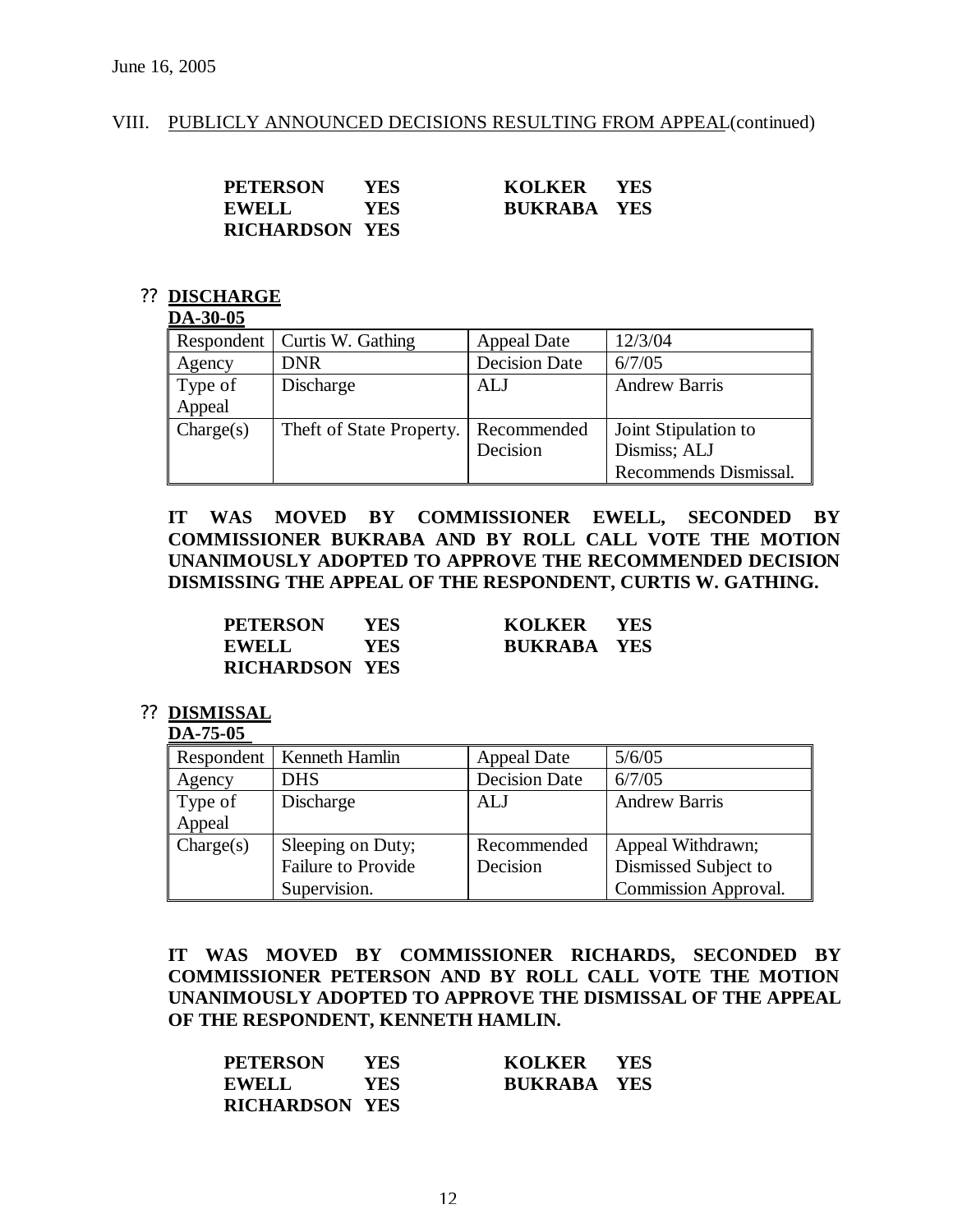#### IX. APPEALS TERMINATED WITHOUT DECISION

### ?? **DISMISSAL**

#### **AA-17-05**

| Petitioner | Diana Jo Higgerson     | <b>Appeal Date</b>   | 9/13/04                     |
|------------|------------------------|----------------------|-----------------------------|
| Agency     | DOR                    | <b>Decision Date</b> | 6/7/05                      |
| Type of    | Allocation             | <b>ALJ</b>           | <b>Andrew Barris</b>        |
| Appeal     |                        |                      |                             |
| Change(s)  | Violation of Personnel | Proposed             | Appeal Withdrawn;           |
|            | Rules                  | Finding              | Dismissed Subject to        |
|            |                        |                      | <b>Commission Approval.</b> |

**IT WAS MOVED BY COMMISSIONER RICHARDS, SECONDED BY CHAIRMAN KOLKER AND BY ROLL CALL VOTE THE MOTION UNANIMOUSLY ADOPTED TO REJECT THE PROPOSED FINDING AND REMAND THIS MATTER TO THE ADMINISTRATIVE LAW JUDGE FOR THE PURPOSE OF FURTHER PROCEEDINGS.**

| <b>PETERSON</b>       | YES.       | KOLKER YES         |  |
|-----------------------|------------|--------------------|--|
| <b>EWELL</b>          | <b>YES</b> | <b>BUKRABA YES</b> |  |
| <b>RICHARDSON YES</b> |            |                    |  |

#### ?? **DISMISSAL**

#### **RV-80-05**

| Petitioner | Marcos Deleon                 | <b>Appeal Date</b>   | 1/15/05                     |
|------------|-------------------------------|----------------------|-----------------------------|
| Agency     | <b>DHS</b>                    | <b>Decision Date</b> | 6/7/05                      |
| Type of    | <b>Rule Violation</b>         | ALJ                  | <b>Andrew Barris</b>        |
| Appeal     |                               |                      |                             |
| Charles)   | <b>Violation of Personnel</b> | Proposed             | Default-Failure to          |
|            | Rules                         | Finding              | Provide Information;        |
|            |                               |                      | Dismissed Subject to        |
|            |                               |                      | <b>Commission Approval.</b> |

**IT WAS MOVED BY COMMISSIONER RICHARDS, SECONDED BY COMMISSIONER EWELL AND BY ROLL CALL VOTE THE MOTION UNANIMOUSLY ADOPTED TO REJECT THE PROPOSED FINDING AND REMAND THIS MATTER TO THE ADMINISTRATIVE LAW JUDGE FOR THE PURPOSE OF FURTHER PROCEEDINGS.**

| <b>PETERSON</b>       | <b>YES</b> | KOLKER YES         |  |
|-----------------------|------------|--------------------|--|
| <b>EWELL</b>          | <b>YES</b> | <b>BUKRABA YES</b> |  |
| <b>RICHARDSON YES</b> |            |                    |  |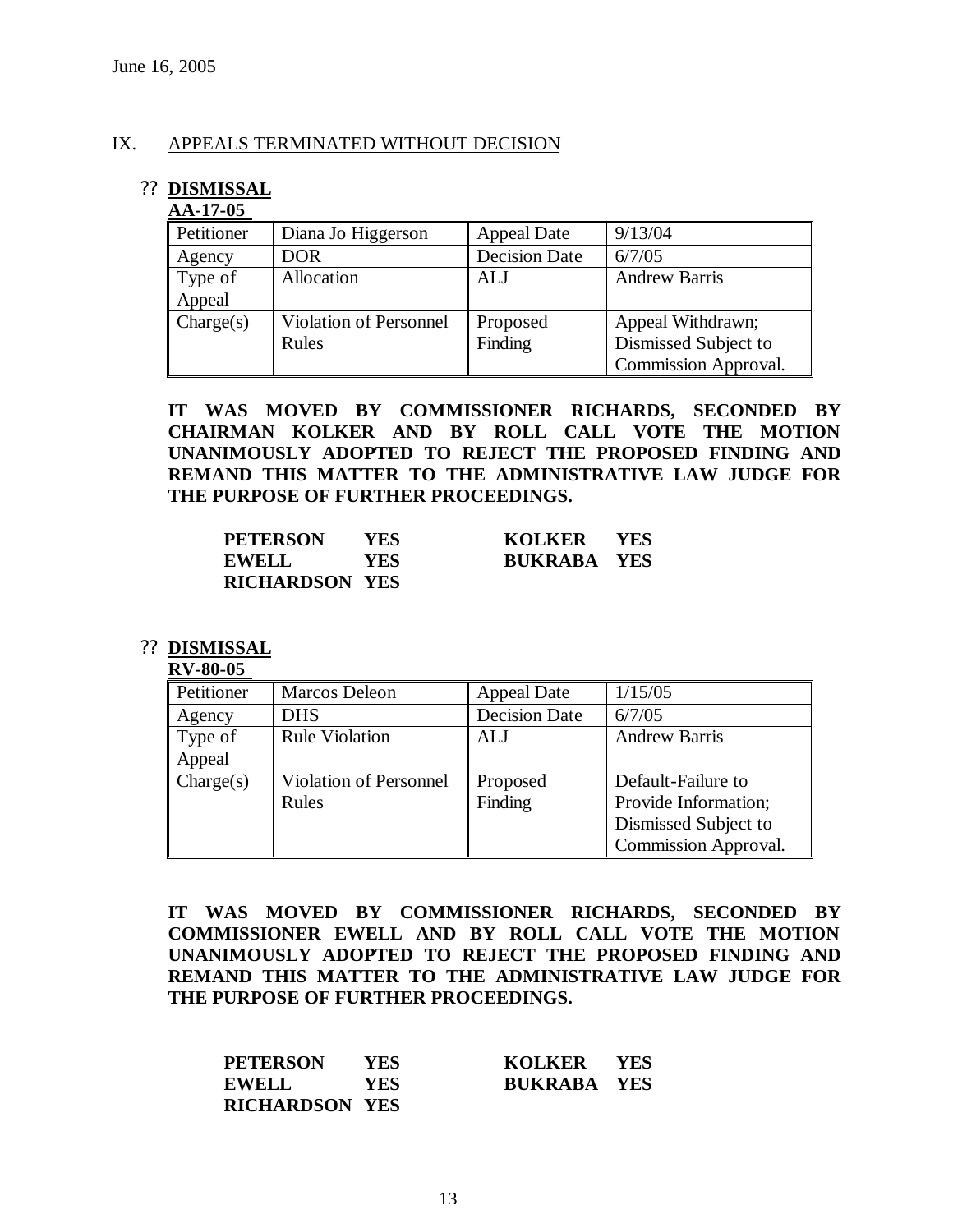X. AMENDMENTS IN CLASS SPECIFICATIONS

### **A-D. The following class titles were submitted for establishment by the Director of Central Management Services:**

### Proposed Position Titles

Capital Development Board Account Technician Capital Development Board Construction Support Analyst Capital Development Board Media Technician Capital Developmen t Board Project Technician

#### **Recommendation For Commission Action**

Assistant Executive Director Andrew Barris addressed the Commission regarding the following proposed amendments to class specifications: Capital Development Board Account Technician, Capital Development Board Construction Support Analyst, Capital Development Board Media Technician and the Capital Development Board Project Technician. Barris stated that he spoke to John Logsdon at CMS regarding the applicability of 20 ILCS 415/4b. Logsdon stated that the nature and responsibilities of the proposed class specifications indicate that these classes should be subject to the Personnel Code. Logsdon stated that there were no objections from union representatives to subjecting the proposed specifications to the Personnel Code.

**IT WAS MOVED BY CHAIRMAN KOLKER SECONDED BY COMMISSIONER RICHARDS AND THE MOTION UNANIMOUSLY ADOPTED TO APPROVE THE ESTABLISHMENT OF THE FOLLOWING CLASS SPECIFICATIONS FOR THE FOLLOWING CLASS TITLES (A-D) TO BE EFFECTIVE JULY 1, 2005.** 

**Capital Development Board Account Technician Capital Development Board Construction Support Analyst Capital Development Board Media Technician Capital Development Board Project Technician**

### **E. The following class titles were submitted for abolishment by the Director of Central Management Services:**

Proposed Position Titles

Elections Specialist 1 Elections Specialist 2 Elections Specialist 3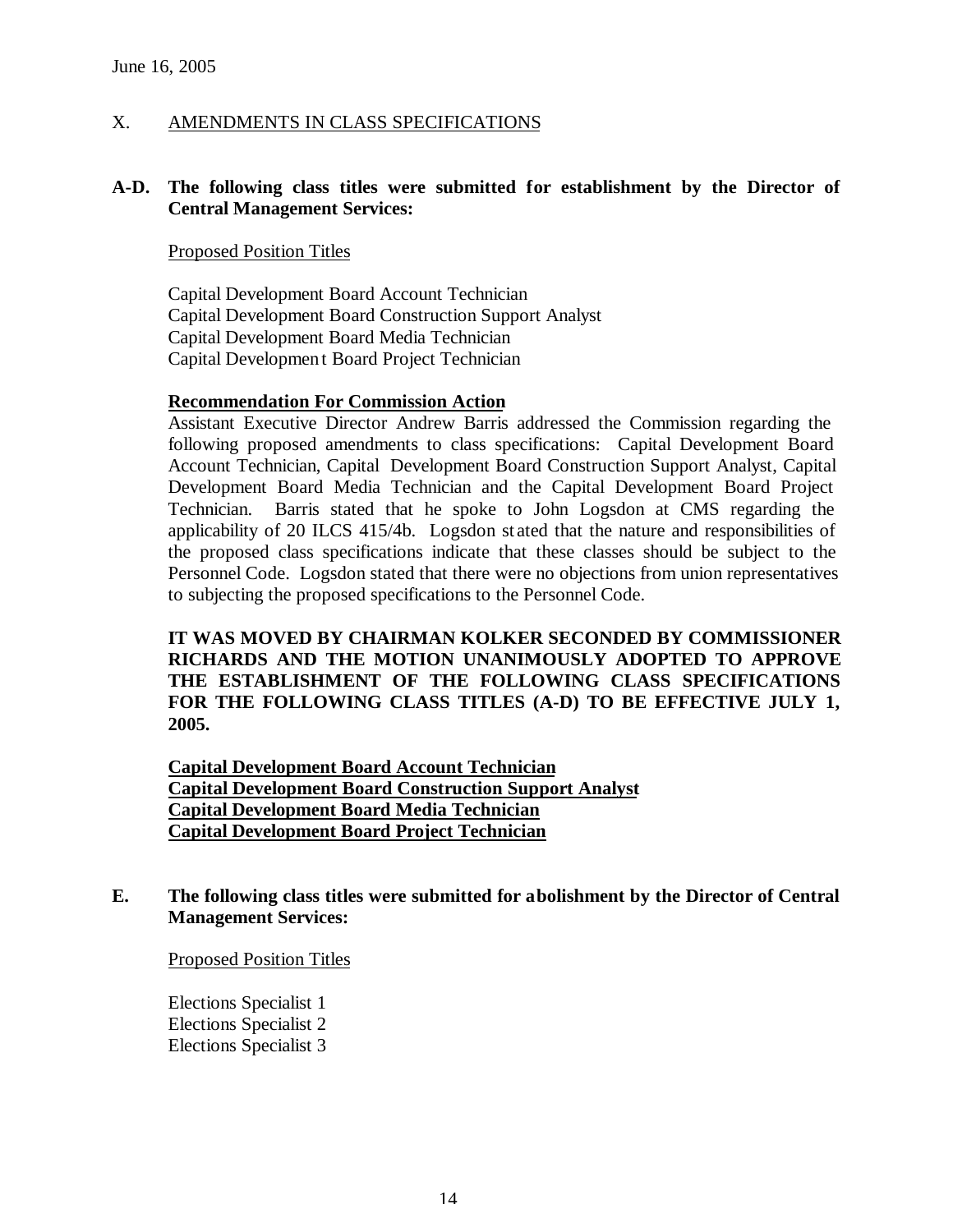### X. AMENDMENTS IN CLASS SPECIFICATIONS (continued)

#### **Recommendation For Commission Action**

Assistant Executive Director Barris addressed the Commission regarding the proposed position titles Elections Specialist 1, 2, and 3. Barris stated that Public Act 93 -1091 removed the State Board of Elections from the jurisdiction of the Personnel Code. For this reason, the three class specifications of Elections Specialist 1, 2, and 3 were no longer required and abolition of the classes was appropriate.

### **IT WAS MOVED BY COMMISSIONER RICHARDS, SECONDED BY CHAIRMAN KOLKER AND THE MOTION UNANIMOUSLY ADOPTED TO APPROVE THE ABOLISHMENT OF THE CLASS SPECIFICATIONS FOR THE FOLLOWING CLASSES TO BE EFFECTIVE JULY 1, 2005.**

**Elections Specialist 1 Elections Specialist 2 Elections Specialist 3**

### **IT WAS MOVED BY CHAIRMAN KOLKER, SECONDED BY COMMISSIONER PETERSON AND THE MOTION UNANIMOUSLY ADOPTED TO DISAPPROVE ANY CLASS SPECIFICATIONS RECEIVED BY THE COMMISSION NOT CONTAINED IN THIS REPORT TO ALLOW ADEQUATE STUDY.**

#### XI. STAFF REPORT

Executive Director Daniel Stralka reported that the FAQ section of the website is now functional.

Executive Director Daniel Stralka reported that he met with the new labor attorney at CMS and discussed several items of mutual interest. She indicated that there will be an upcoming statewide labor conference at which she offered to include the C SC as a presenter.

Executive Director Daniel Stralka reported that the state has implemented a new equivalent earned time policy to benefit employees who work more than 40 hours in a workweek effective July 1, 2005.

Executive Director Daniel Stralka reported on the progress in rebuilding the facade at the Commission's Springfield office.